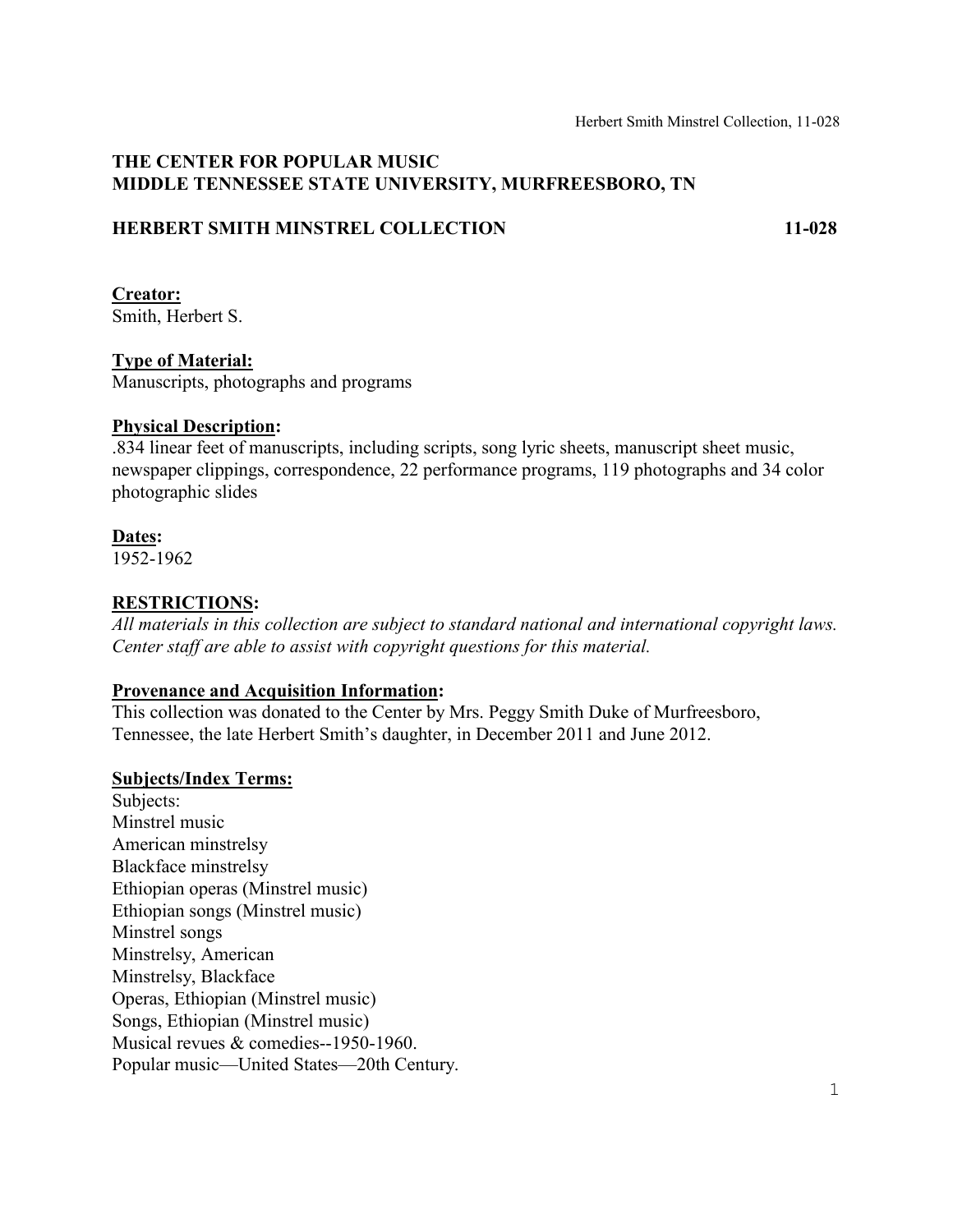Names: Smith, Herbert S. Lions Club (Murfreesboro, Tennessee)

#### **Biographical Sketch:**

Herbert S. Smith was a pharmacist and lifelong resident of Murfreesboro, Tennessee. He was born on March 29, 1908 and died on February 22, 1988. Smith owned and operated the family business, A.L. Smith & Co. Drugs, until 1968. He was also very active in the community, serving on the Middle Tennessee State University Foundation Board of Trustees, the Evergreen Cemetery Board, the Murfreesboro Zoning Appeals Board, and as a 50-year monarch of the Lions Club. As a member of the Lions Club, Smith served as a voluntary writer, director and sometime performer in the Murfreesboro chapter's charity minstrel performances held in Murfreesboro Central High School's Auditorium throughout the 1950s.

### **Agency History**

Chicago businessman Melvin Jones founded the Lions Club, a national and international volunteer organization, in 1917, with the idea that its members would work towards improving their communities. As of 2012, it is the largest service organization of its kind in the world, with 1.35 million members and more than 46,000 chapters. Some of the club's longtime causes and initiatives include eradicating blindness; working towards world peace; organizing youth programs and volunteer opportunities; and humanitarian projects like disaster relief. The Murfreesboro chapter was founded in 1933. Its clubhouse is currently located at 407 Hickerson Drive, adjacent to the historic site Cannonsburgh Village.

## **Scope and Content:**

This collection primarily contains script materials prepared by Herbert Smith for the Murfreesboro Lions Club's charity blackface minstrelsy performances from 1952 to 1962. Although Mr. Smith often wrote the opening and closing songs for the minstrels himself; more often, he borrowed old minstrel and musical standards to use in the show, like Oscar Hammerstein II & Jerome Kern's "Ol' Man River*.*" Scripts include lyric sheets for performers, Smith's handwritten songs, and sketches. Many include his handwritten notes and changes as well. Additionally, Smith exchanged script materials with other minstrel writers from voluntary organizations, especially within Tennessee. A number of their pieces are held in the collection, especially those written and compiled by Harry Bird, who resided in Gatlinburg, Tennessee. The collection includes some supporting materials as well, particularly programs, color photographic slides, black and white prints, and a couple of newspaper articles and pieces of correspondence relating to Smith's shows. There are also programs from other Tennessee minstrel shows.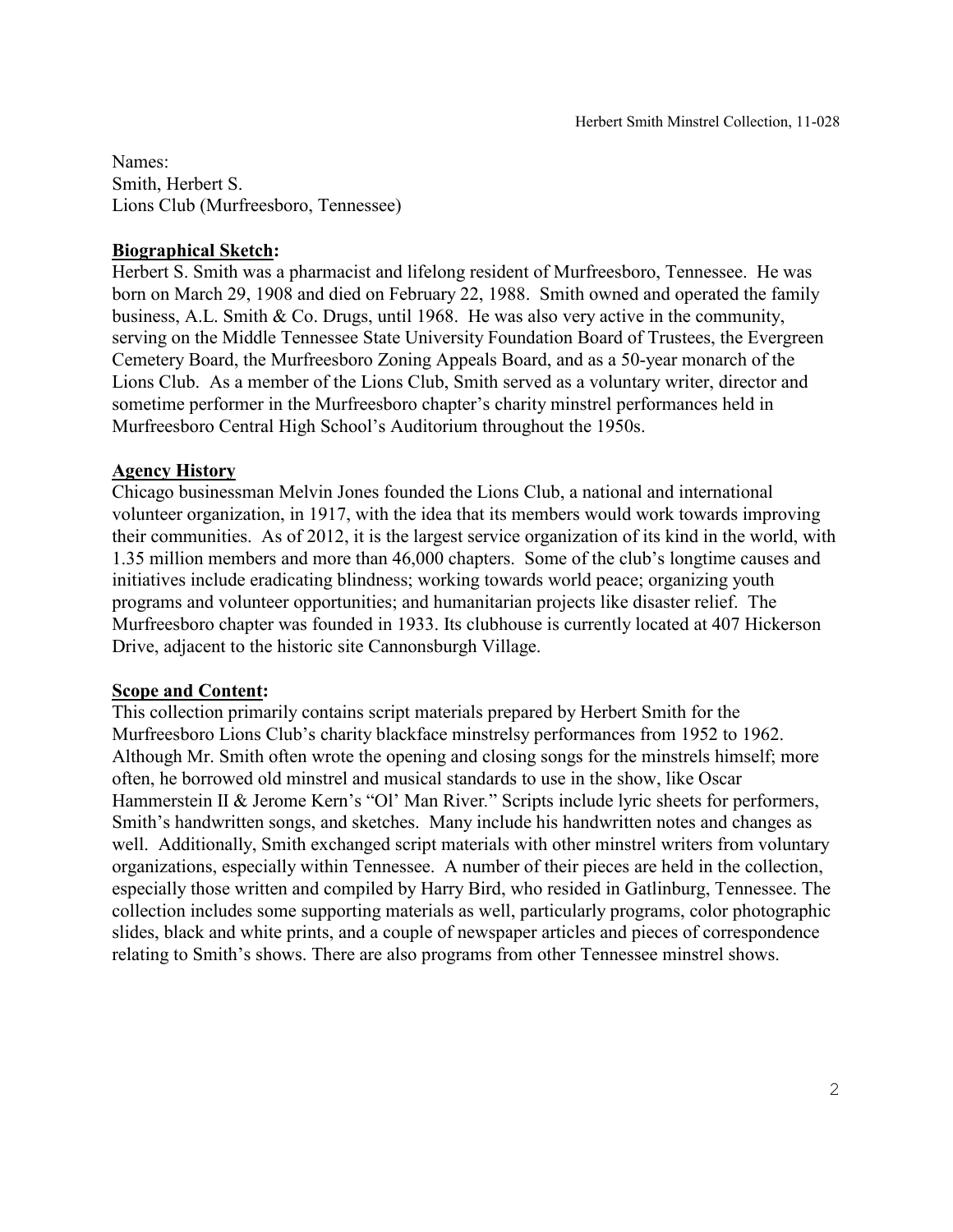#### **Series Description:**

#### **Scripts – Murfreesboro Lions' Club**

Half of the collection is comprised of the scripts and songs Herbert Smith wrote and compiled for the Murfreesboro Lions' Club's Minstrel shows.

#### **Scripts – Drafts**

These two folders contain handwritten and typed drafts of show sketches and songs. Other authors may have written some of them, as all pieces do not indicate an author.

#### **Scripts – Gallatin Lions Club**

Herbert Smith likely was involved in writing this script for the Gallatin, Tennessee branch of the Lions Club.

#### **Scripts – Harry Bird**

Harry Bird was a contemporary minstrel writer and director based out of Gatlinburg, Tennessee, who shared a considerable amount of his work with Smith.

#### **Scripts – Other Authors**

Mr. Smith also possessed a number of other pieces written by authors in both Tennessee and elsewhere, some of these are unnamed.

#### **Programs – Murfreesboro Lions Club**

This folder contains duplicates and photocopies of performance materials for Murfreesboro Lions Club minstrels. Other programs have been separated into the CPM performance collection. See list below.

#### **Correspondence & Clippings**

The supporting materials in this folder include two letter responses, one Christmas Party Program, three clippings commenting on the Murfreesboro Lions Club performances, and one clipping on Nancy Smith's (Herbert Smith's daughter) birthday gala.

#### **Photographs & Slides**

119 black and white photographs, including two of Jeannie Hollowell in Chorus Line costume from the 1953 and 1954 Murfreesboro Lions Club performances, and a series of 34 color slides from Murfreesboro Lions Club minstrel performances.

#### **Collection Contents (Folder/Box List):**

**Scripts – Murfreesboro Lions Club:** Box 1, Folders 1-8 **Scripts – Drafts:** Box 1, Folder 9 & Box 2, Folder 1 **Scripts – Gallatin Lions Club:** Box 2, Folder 2 **Scripts – Harry Bird:** Box 2, Folder 3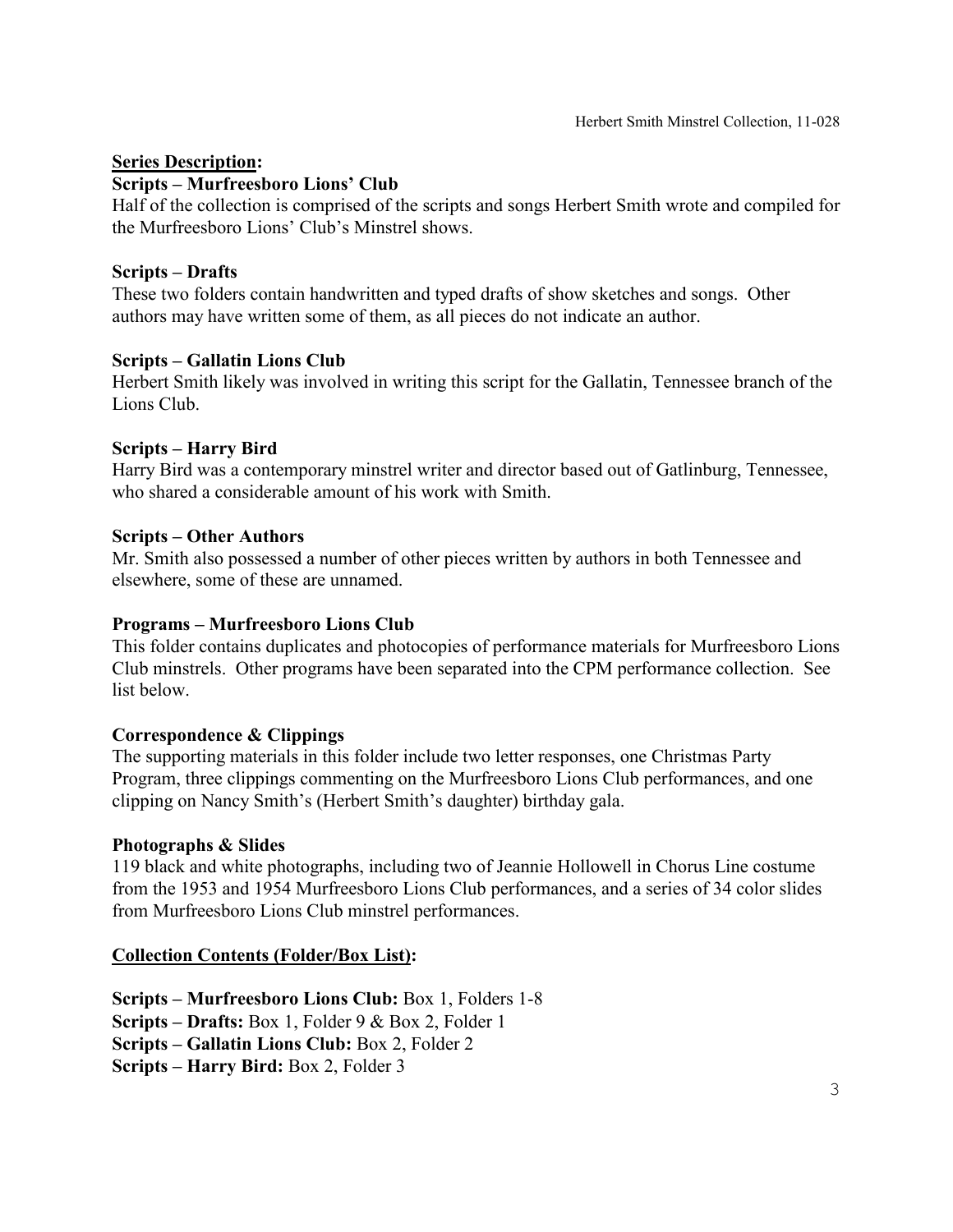**Scripts – Other Authors:** Box 2, Folder 4 **Programs – Murfreesboro Lions Club:** Box 2, Folder 5 **Correspondence & Clippings:** Box 2, Folder 6 Photographs & Slides: Box 2, Folder 7

|       | Box # Folder #      | <b>Description</b>                           |
|-------|---------------------|----------------------------------------------|
| Box 1 | Folder 1            | Scripts – Murfreesboro Lions Club, 1952-1953 |
|       | Folder <sub>2</sub> | Scripts - Murfreesboro Lions Club, 1954      |
|       | Folder 3            | Scripts - Murfreesboro Lions Club, 1955      |
|       | Folder 4            | Scripts - Murfreesboro Lions Club, 1956      |
|       | Folder 5            | Scripts - Murfreesboro Lions Club, 1958      |
|       | Folder 6            | Scripts - Murfreesboro Lions Club, 1958      |
|       | Folder 7            | Scripts - Murfreesboro Lions Club, 1959      |
|       | Folder <sub>8</sub> | Scripts - Murfreesboro Lions Club, 1962      |
|       | Folder 9            | Scripts - Drafts                             |
| Box 2 |                     |                                              |
|       | Folder 1            | Scripts - Drafts                             |
|       | Folder <sub>2</sub> | Scripts - Gallatin Lions Club, 1962          |
|       | Folder 3            | Scripts - Harry Bird                         |
|       | Folder 4            | Scripts – Other Authors                      |
|       | Folder 5            | Programs - Murfreesboro Lions Club           |
|       | Folder 6            | Correspondence and Clippings                 |
|       | Folder 7            | Photographs & Slides                         |